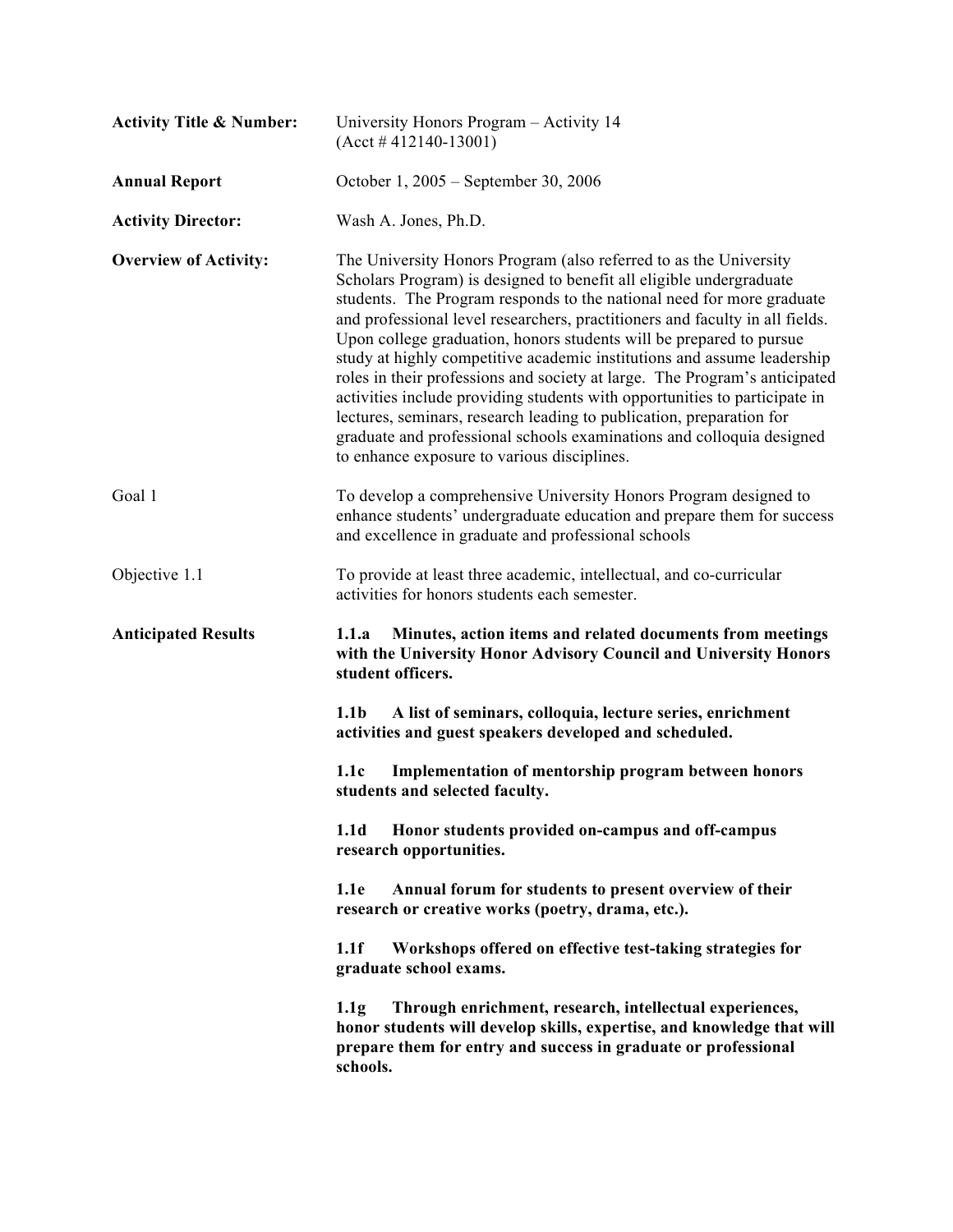#### **Results Attained:**

#### *Professional Development*

- Dr. Gloria Regisford, a faculty member in the Department of Biology, was selected to participate in the Faculty Resource Network Winter Faculty Development Symposium Jan. 9-13, 2006, in Honolulu, Hawaii. She participated in *Network Winter 2006*, Biology 2010: From Sequence to Systematics. The symposium exposed faculty to innovative methods for teaching science. This opportunity was made available through PVAMU's affiliation with the Leadership Alliance for which the USP Director serves as the Campus Coordinator.
- USP conducted and co-sponsored a student professional development workshop on Oct. 11, 2005. Focus of the workshop was "The Power of Effective Communication." Attendance: 30
- USP Director served as guest lecturer at Stephen F. Austin Middle School in Bryan, TX., on Oct 21, 2005. Presentation focused on promoting student excellence to pursue education beyond high school. Participants: 90 students.
- USP participated in the Annual Majors' Fair sponsored by University College Nov. 1, 2005. Distributed approximately 75 fliers to students about USP and honors sections available for spring 2006.
- USP co-sponsored a professional development workshop on Nov. 8, 2005, featuring Dr. Alvin Larke, Jr., Professor of Agricultural Education at TAMU. His topic was "Leadership, Professionalism and Decision Making." Attendance: 15 students
- USP Director conducted a leadership seminar for a Texas Cooperative Extension Leadership Class in San Antonio on Nov. 17. Attendance: 27
- USP served as a clearinghouse to PVAMU students regarding information about graduate entrance exams, particularly the GRE. Continued liaison with the Princeton Review to achieve this goal.
- USP provided monetary support for one scholar (Derrick Nnaji) to participate in the International Scholar Laureate Program in China in summer 2006. This program offered a select group of future technology leaders from colleges and universities around the country an educational opportunity to experience cultural, business and technological aspects of China.
- USP expanded awareness of the U.S. Student Fulbright Program by visiting honors classes to inform students about the opportunities.
- USP co-hosted a campus-wide informational session about the U.S. Student Fulbright Program study abroad opportunities March 27, 2006. Attendance: 13
- USP Director presented a workshop (sponsored by Cooperative Extension Service) on "Embracing Diversity." Presentation focused on enhancing participants' skills in working in a multicultural, ever changing society. Participants: 35
- USP participated in Pantherland Day Feb. 25, 2006. Distributed information regarding the University Scholars Program to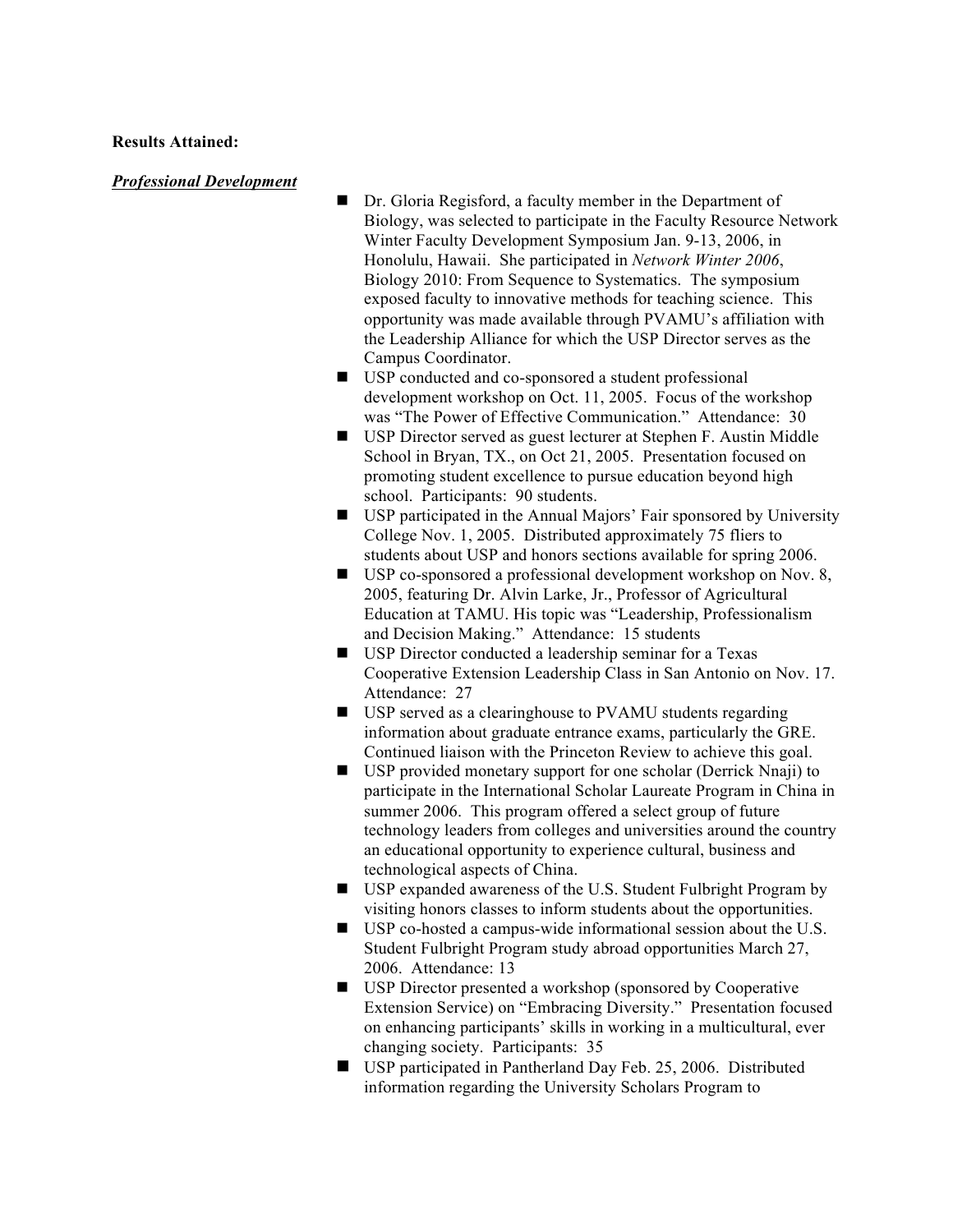prospective students and their families. Interacted with approximately 75 students.

- USP Director presented a seminar March 7 to Cooperative Extension personnel titled, "Diversity in Recruitment." The goal was to enhance Extension's recruitment efforts and to help achieve a workforce that reflects the demographics of the state of Texas. Attendance: 15
- USP conducted a professional development seminar for students titled, "Professionalism and What Employers Expect" on March 22, 2006. Seminar incorporated invitation to students to "Take the Honors Challenge" and enroll in applicable honors sections. Attendance: 25
- Collaborated with Career and Outreach Services Department (Freddie Roberts) in planning the graduate school fair in October 2006.
- University Scholar Derrick Nnaji represented the University Scholars Program by participating in the Career and Outreach Services' I.C. Gordon Student Recognition Banquet in September 2006 to highlight his summer trip to China and his internship with Chevron, Inc.

## *Research Related Activities*

- USP Director served as a judge for the Annual Biology Research Symposium Oct. 28, 2005. Twenty students, including one USP member, participated by displaying their research poster and making an oral presentation regarding the poster.
- Four PVAMU students (one University Scholar) applied for the Summer Research – Early Identification Program (SR-EIP) through the Leadership Alliance. One PVAMU student (Wesley Patterson; Biology/Chemistry major) was selected to participate in the 2006 Summer Research-Early Identification Program at Dartmouth College. Following this experience, the student participated in the 2006 Summer Symposium wherein SR-EIP participants present posters and oral presentations about their research activities.
- USP co-sponsored a research seminar on March 27, 2006, with the Department of Biology titled, "Where are the Minority Scientists? Why Do We Care?" The seminar was designed to increase the number of students interested in pursuing a graduate degree and seeking a career in science. The seminar presenter was Dr. Thomas Landefeld from California State University, Dominguez Hills. Participants: 60.

#### *Lectures*

 USP spearheaded contract negotiations with the American Program Bureau (speakers' bureau) and co-sponsored "An Evening With Julian Bond" (included a lecture and reception) on March 1, 2006. Attendance: Approximately 200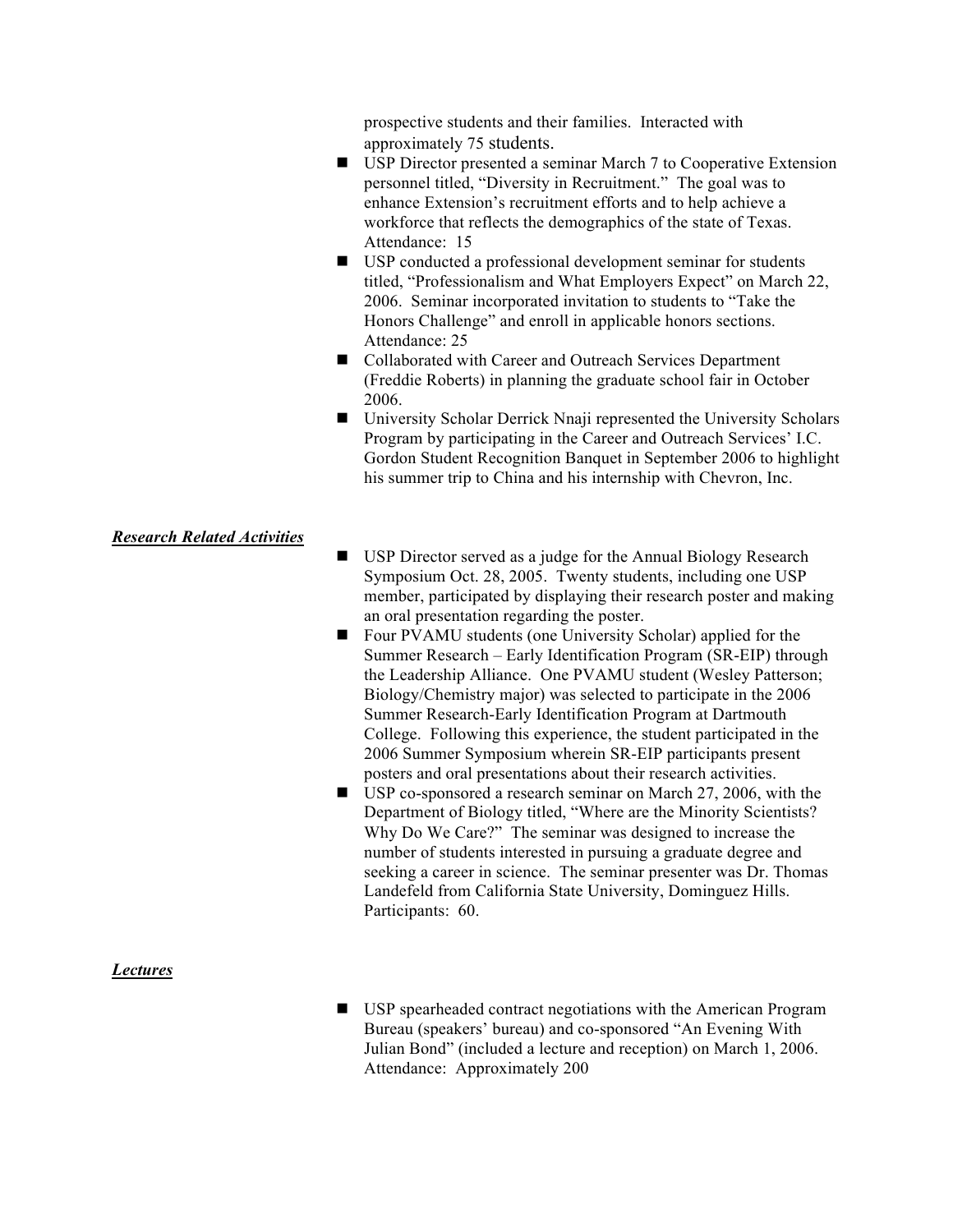■ USP co-sponsored a lecture by Michael Eric Dyson (included a lecture, reception and book signing) on March 9, 2006. Attendance: Approximately 400

### *Committees/Conferences/Networking Activities*

- USP Director assisted in planning and participated in a Service Learning Workshop for faculty and administrators sponsored Nov. 1, 2006, at PVAMU by the Service Learning Committee.
- USP Director served on the Black History Month Planning Committee and participated in various Black History Month activities on campus.
- Renewed PVAMU's institutional membership with the National Collegiate Honors Council.
- Director participated in the  $21<sup>st</sup>$  Annual National MANRRS Career Fair and Training Conference in St. Louis in March 2006. Served on the National Executive Committee for this organization.
- USP Director participated in the National Student Exchange Program Site Visit to PVAMU on April 4, 2006. PVAMU seeks to implement this program for its students.
- Participated in the Service Learning Awards Reception for Faculty on April 5, 2006, as a member of the University Service Learning Committee.
- Represented the University Scholars Program as a member of the PVAMU College of Agriculture and Human Sciences' Excellence in Academics Team in working on the College's Strategic Plan to enhance its academic program.
- Director served on the University Scholarship Committee to review applications for University-level scholarships to incoming freshmen and transfer students.
- USP Director served as PVAMU representative for the Gilman International Scholarship (Study Abroad) Program. Served on the Gilman International Scholarship Selection Panel at the Institute of International Education (IIE) in Houston, Texas, on May 17, 2006, to select 25 scholarship recipients and four alternates. Reviewed and ranked 49 application packets for students primarily from Georgia, Virginia and Oklahoma.
- USP Director was special guest on KPVU radio's *Latinos on the Hill Program* targeting the Latino and Spanish-speaking radio audience on Sept. 5, 2006. The program aired on Sept. 9, 2006. Discussion included general information about USP, honors classes, CLEP/AP and study abroad opportunities (Student Fulbright and Gilman Scholarships); goal was to enhance educational opportunities and success for the target audience.
- Visited seven of the honors sections and an International Relations (Political Science) class the week of September 11, 2006, to promote student enrollment in honors sections, discuss CLEP/AP participation and to promote Gilman Scholarship and U.S. Student Fulbright Study Abroad Program participation.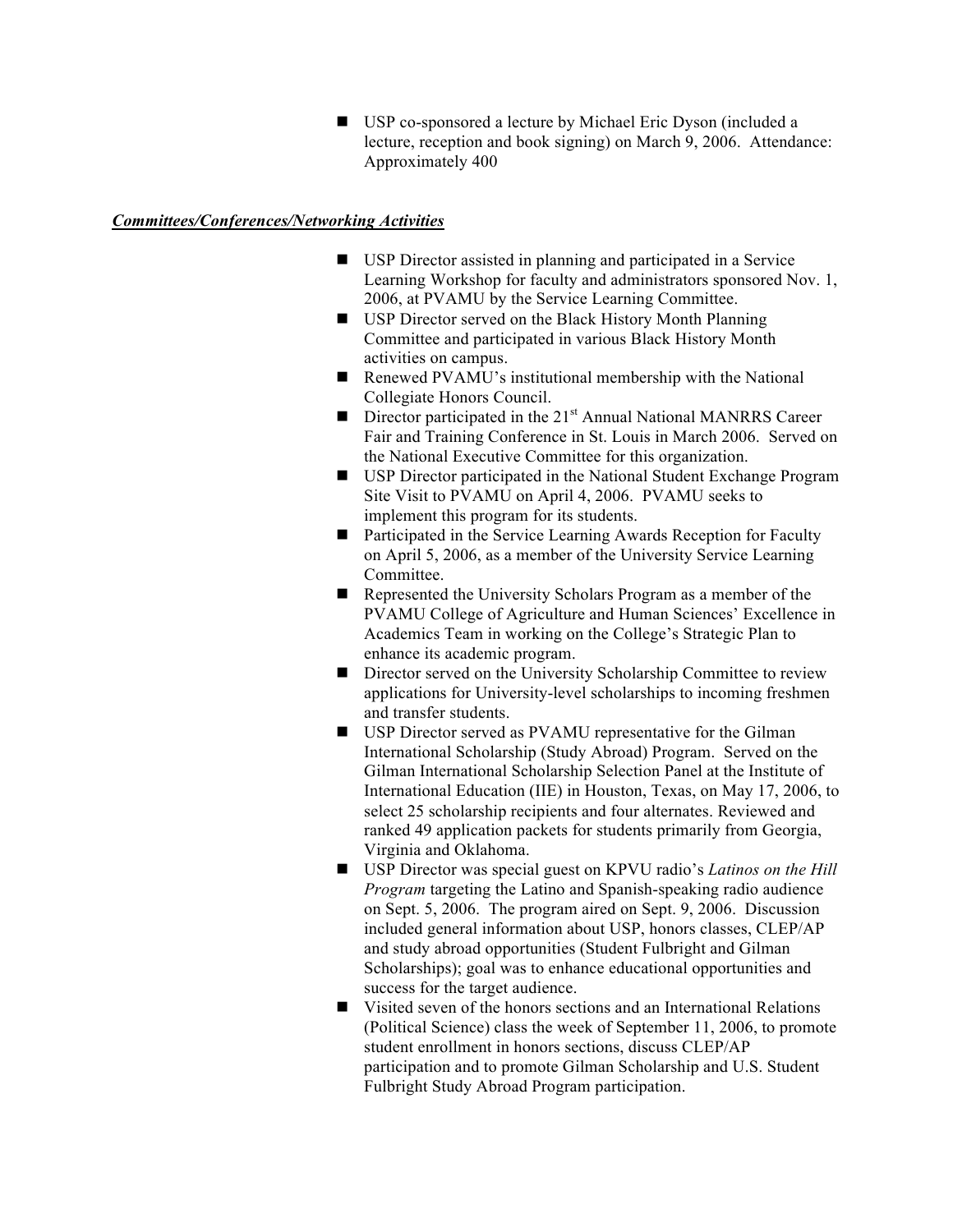Recorded interview September 15, 2006, for PVAMU Volleyball half-time show to be aired on the Radio Network. Discussion included general information about USP, honors classes, CLEP/AP and study abroad opportunities (Student Fulbright and Gilman Scholarships); goal was to provide greater exposure for USP programs and to enhance educational opportunities and success for the target audience. Radio interview conducted by announcer Charles Porter.

## *Miscellaneous Activities*

- USP facilitated the visit of students to PVAMU from Stephen F. Austin Middle School in Bryan, TX., on Oct. 7, 2005. The purpose of the visit was to expose students to opportunities available in higher education. Participants: 86 students and chaperons
- Four University Scholars students graduated December 10, 2005: Mercy Dickson (Biology); Dee Misty Helm (Interdisciplinary Studies); Elsy Pacheco (Electrical Engineering Technology); Cynthia Rodriguez (Electrical Engineering Technology). Graduates received an honors stole from USP in recognition of their achievement. Students' immediate plans: Dickson – employment in research; Helm – teacher (Fort Bend ISD); Pacheco – graduate school (PVAMU); Rodriguez – employment
- Scholar Derrick Nnaji was named PVAMU's Outstanding Sophomore in Computer Science February 24, 2006, during National Engineer's Week. Nnaji received recognition from his college dean, department head, faculty and others in the College of Engineering.
- Seventeen scholars were nominated to the U.S. Achievement Academy's Collegiate All-American Scholar Program by the USP Director. The program gives students eligibility to compete for national scholarships. Three scholars responded to the May 8, 2006, deadline for returning the nomination form.
- USP submitted a proposal for Student Allocation Fees for 2006-2007 in the amount of \$8500. Proposal was not funded.
- In spring 2006, the USP Director acquired duties as CLEP and AP Coordinator for PVAMU. Processed CLEP and AP transcripts and assisted students in attaining appropriate University credit for CLEP and AP exams. From July 2006 to September 2006, thirteen students received 113 semester credit hours for CLEP or AP exams.
- $\blacksquare$  Initiated correspondence and follow up with respective academic departments to update CLEP/AP policies at PVAMU and to update the undergraduate catalog.
- One PVAMU student applied for the Gilman Study Abroad Scholarship (first year of PVAMU's participation) and one student applied for the U.S. Student Fulbright Program (second year of PVAMU's participation).

Objective 1.2 To facilitate the implementation of at least 9 hours of honors courses by fall 2005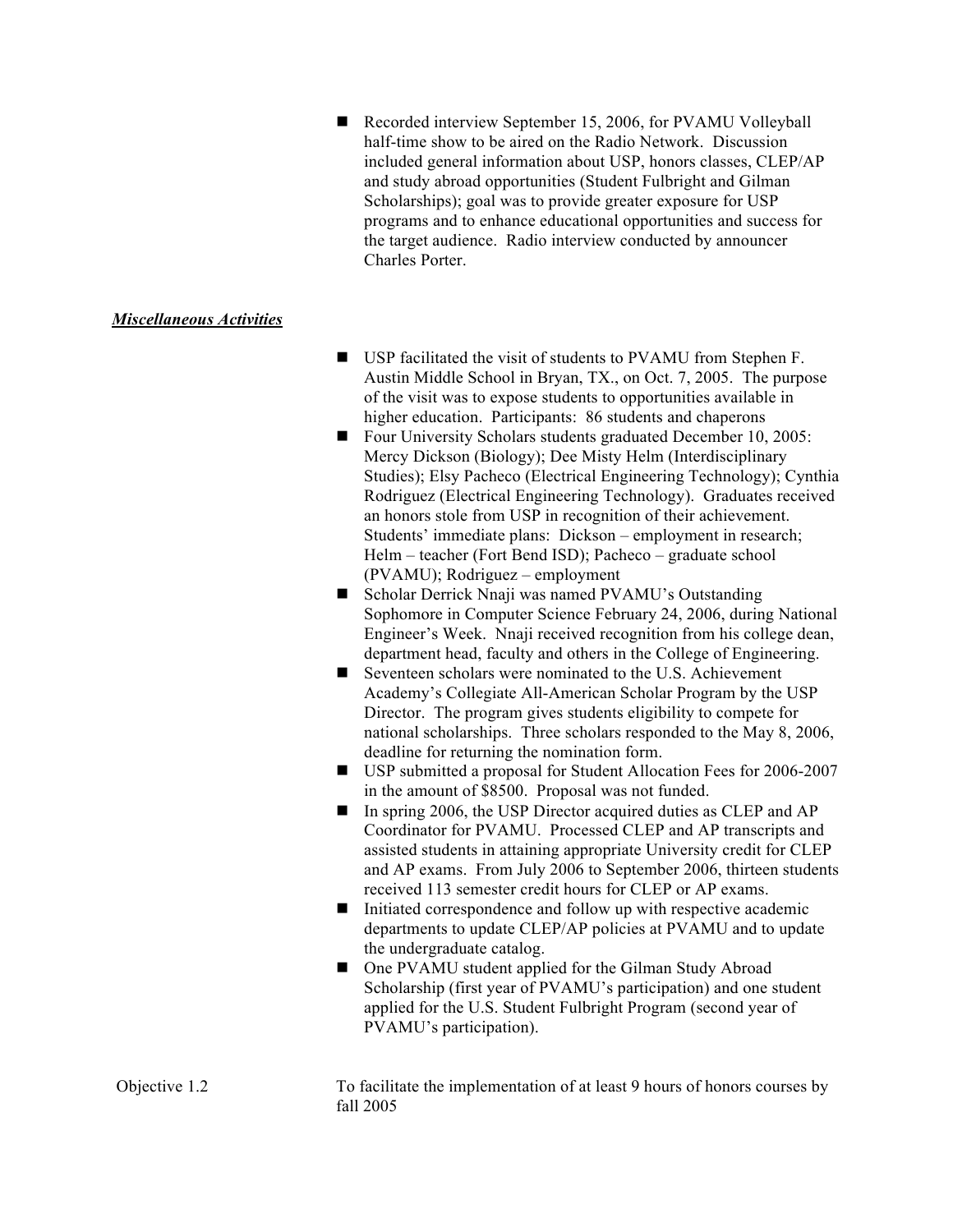| <b>Anticipated Results</b> | 1.2a<br>Work with University Honors Advisory Council, Deans'<br>Council and the Provost to identify honors courses to be offered<br>beginning fall 2005                                                                                                                                                                                                                                                                                                                                                                                                                                                                                                                                                                                                                                                                                                                                                                                                                                                                                                                                                                                                                                                                                                                                                                                                                                                                                                                                                                              |
|----------------------------|--------------------------------------------------------------------------------------------------------------------------------------------------------------------------------------------------------------------------------------------------------------------------------------------------------------------------------------------------------------------------------------------------------------------------------------------------------------------------------------------------------------------------------------------------------------------------------------------------------------------------------------------------------------------------------------------------------------------------------------------------------------------------------------------------------------------------------------------------------------------------------------------------------------------------------------------------------------------------------------------------------------------------------------------------------------------------------------------------------------------------------------------------------------------------------------------------------------------------------------------------------------------------------------------------------------------------------------------------------------------------------------------------------------------------------------------------------------------------------------------------------------------------------------|
|                            | 1.2 <sub>b</sub><br>Enrollment in honors courses will provide students with<br>enhanced skills in critical thinking (application, synthesis, etc.) that<br>may not be acquired through non-honors courses. Having these<br>skills will better prepare students for graduate school.                                                                                                                                                                                                                                                                                                                                                                                                                                                                                                                                                                                                                                                                                                                                                                                                                                                                                                                                                                                                                                                                                                                                                                                                                                                  |
| <b>Results Attained</b>    |                                                                                                                                                                                                                                                                                                                                                                                                                                                                                                                                                                                                                                                                                                                                                                                                                                                                                                                                                                                                                                                                                                                                                                                                                                                                                                                                                                                                                                                                                                                                      |
| <b>Honors Coursework</b>   | Director served as liaison between academic departments, the<br>п<br>Provost's Office and the Registrar's Office regarding approval and<br>implementation of honors sections. USP attained approval in<br>October 2005 to offer ENGL 1123 and ENGL 1133 as honors<br>sections in the spring 2006 semester. These sections were added to<br>the list of course offerings. Scheduled honors course offerings for<br>spring 2006 totaled 33 semester credit hours (11 honors sections):<br>ECON 2123-005<br>$\circ$<br>ENGL 1123-005<br>$\circ$<br>ENGL 1133-005<br>$\circ$<br>FINA 2103-003<br>$\circ$<br>HIST 1313-004<br>$\circ$<br>HIST 1323-006<br>$\circ$<br>MATH 1124-001<br>$\circ$<br>MISY 1013-011<br>$\circ$<br>POSC 1113-006<br>$\circ$<br>POSC 1123-008<br>$\circ$<br>PSYC 1113-007<br>$\circ$<br>Gathered evaluative, written feedback from the five instructors who<br>ш<br>taught an honors section in fall 2005 regarding their perceived<br>effectiveness of the honors section. Received very positive feedback<br>from all instructors in terms of their teaching in an environment of<br>academic excellence wherein enhanced student readiness and<br>performance and elevated level of class discussions existed. Faculty<br>indicated high levels of excitement in teaching honors students<br>compared to teaching students in non-honors classes. Faculty<br>confirmed the need to set specific GPA standards (minimum<br>cumulative 3.0 GPA) as a prerequisite for student enrollment in<br>honors sections. |

 USP conducted a mass mailing (approximately 150 letters) to freshmen attaining at least a 3.5 cumulative GPA in fall 2005 in an effort to enhance student enrollment in honors sections offered in spring 2006. Additionally, sent GPA information on all freshmen attaining at least a 3.0 cumulative for fall 2005 to University College advisors to request assistance in contacting students regarding honors course registration.

As of the end of the late registration period for spring 2006, five of the 11 honors sections originally scheduled for the spring 2006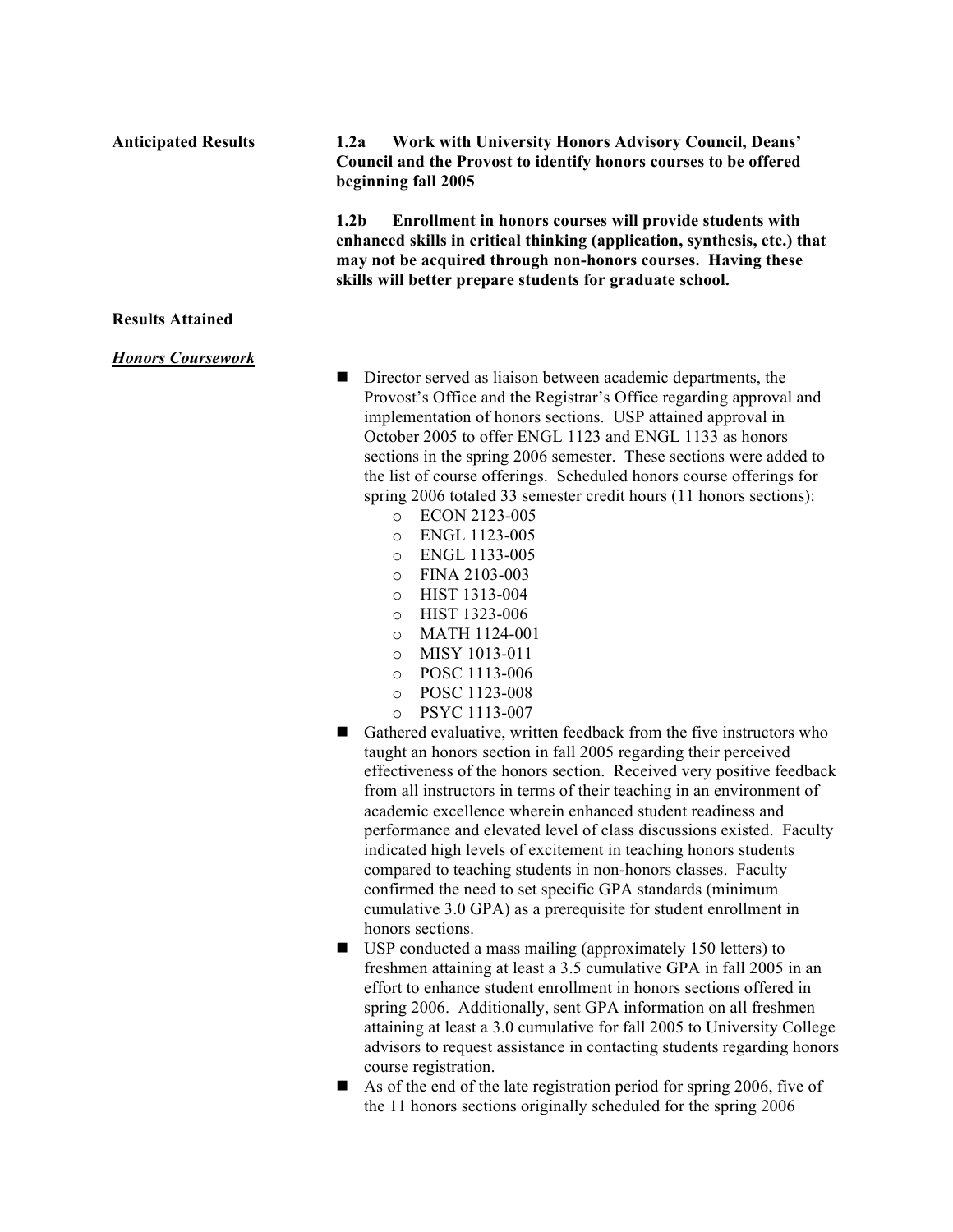semester attained sufficient student enrollment to be maintained for the semester: ENGL 1133-005; HIST 1313-004; MATH 1124-001; POSC 1123-008; PSYC 1113-007.

- As of Feb. 1, 2006 (Official Enrollment Census Day /  $12^{th}$  Class Day), 59 students were enrolled across the five honors sections that were maintained for spring 2006.
	- $O$  ENGL 1133-005 = 10
	- $\circ$  HIST 1313-004 = 15
	- $\circ$  MATH 1124-001 = 10
	- $\degree$  POSC 1123-008 = 8
	- $\degree$  PSYC 1113-007 = 16
- USP requested to have academic departments coordinate the scheduling of honors sections for fall 2006 to minimize potential time conflicts for students desiring to enroll in multiple honors sections and to schedule honors classes at more ideal times to enhance student interest and enrollment. Additionally, USP requested academic departments to consider identifying additional courses as honors sections.
- As of March 28, 2006, the following honors sections were scheduled for fall 2006 (total of 30 semester credit hours):

ENGL 1123-005 ENGL 1133-005 FINA 2103-003 HIST 1313-004 HIST 1323-006 MATH 1124-001 MISY 1013-011 POSC 1113-006 POSC 1123-008 PSYC 1113-007

As of March 2006, the following honors sections were pending per information from the academic departments:

> CHEM 1043-001 CHEM 1033-004 ECON 2123

- Received approval to offer CHEM 1043-001 and CHEM 1033-004 for fall 2006. Chemistry Department offered CHEM 1033-001 (section number changed from previous number) in fall 2006 but postponed offering CHEM 1043 until spring 2007 due to prediction that sufficient number of students might not be available to enroll in CHEM 1043 in the fall semester since CHEM 1033 is a prerequisite for CHEM 1043.
- USP Director was responsible for screening and authorizing students on SIS for enrollment in honors sections each semester. Monitored honors sections enrollment, troubleshot problems and solicited enrollment of eligible students through letters, phone calls, emails, academic advisors, etc.
- Conducted written student evaluations in all honors sections (spring 2006) to gain student feedback on the effectiveness of honors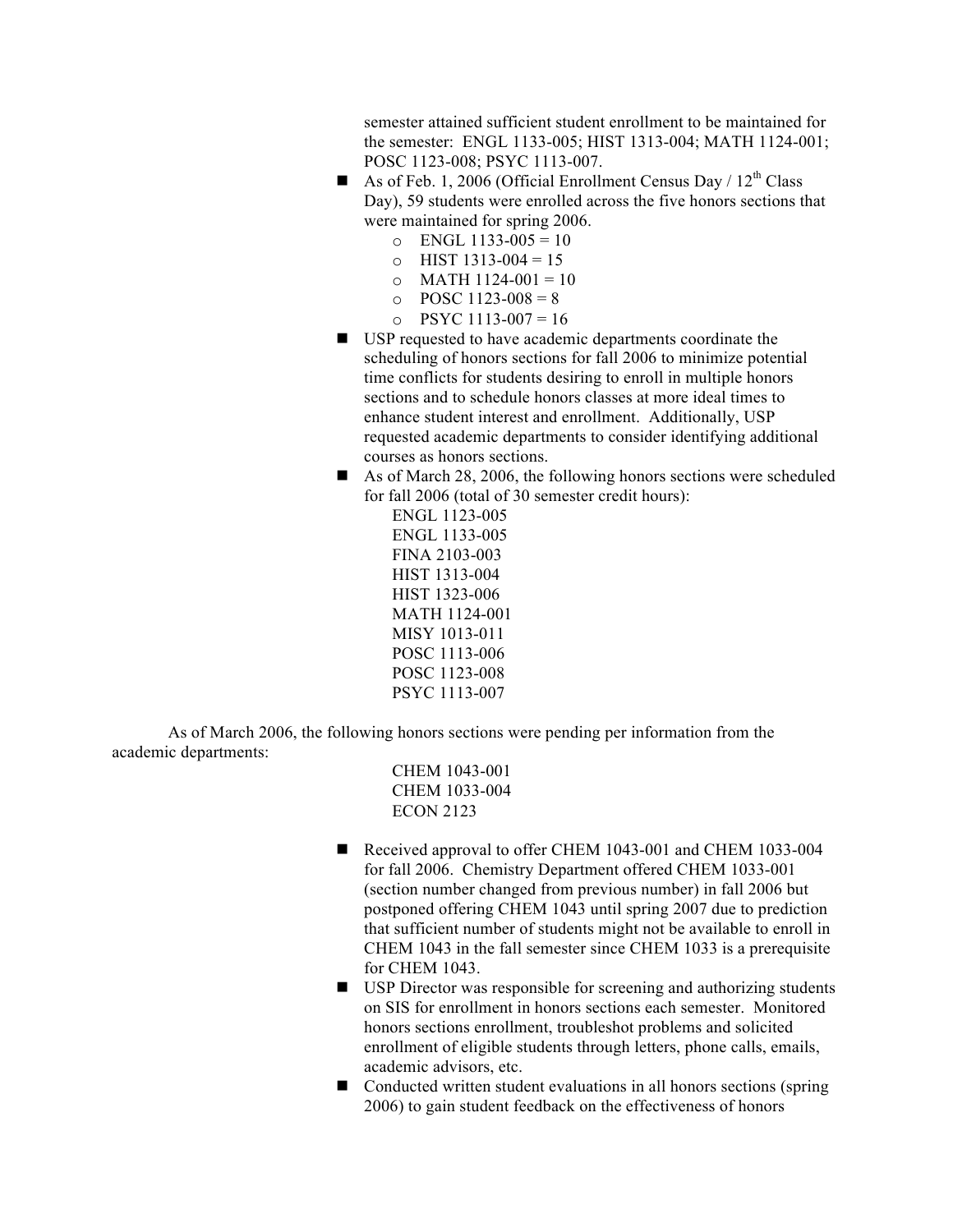sections and how improvements might be made. Number of evaluations received: 46 of the 59 students enrolled across all sections (78% response). Additionally, conducted informal verbal discussions with students in honors sections to gain feedback and to seek student assistance in promoting interest and enrollment in honors courses. Observed some honors class discussions. Feedback was evaluated and shared with respective faculty members and used to enhance the honors curriculum. Distributed survey results of Student Feedback from honors sections to University administrators and faculty (Provost, all academic deans, four academic department heads with honors sections, honors sections instructors, Executive Director and Associate Executive Director of University College and USP staff.) *[See copy of survey results attached]*

- Distributed information (mailed fliers and letters) to advisors, prospective students and current students regarding available honors sections for fall 2006 in an effort to increase potential enrollment in honors sections.
- Conducted comparison of current students' GPA/THEA/ACT/SAT (data provided by Dr. Samuel Sampson) to consider adjusting enrollment criteria for incoming freshmen in honors sections. After analysis, standards were adjusted from 1100 SAT to 1000 SAT, and from 23 ACT to 20 ACT. One objective was to increase the number of incoming freshmen eligible to enroll in an honors section. New standards were effective July 24, 2006.
- SAT / ACT standards for freshmen enrollment eligibility were adjusted from 1100 SAT to 1000 SAT and from 23 ACT to 20 ACT. This action should increase the potential number of incoming freshmen enrolled in honors sections. Data on current students show that the vast majority (92%) of students with the required 3.0 GPA did not have the required 1100 SAT score, and 87% did not have the required 23 ACT score as freshmen. Adjusting the required test scores would allow more freshmen to take honors courses, and the data suggest that these students would be academically successful in an honors class and in terms of achieving/maintaining a minimum 3.0 GPA to enroll in additional honors sections.
	- o *Data collected:* SAT / ACT data on all current students who had attained  $30 - 90$  semester credit hours with  $\geq 3.0$  GPA
	- o *When data collected:* July 2006
	- o *Evaluation methods used:* Compare students' GPA to SAT/ACT to determine a more justifiable and predictable cutoff point regarding SAT / ACT eligibility
	- o *How data analyzed:* Visual observation of various comparisons
	- o *Problems encountered:* Not applicable
	- o *Plans to address problems/issues:* Not applicable
- As of the  $12<sup>th</sup>$  class day of fall 2006 semester, student enrollment among the nine honors sections maintained for the semester was 75. FINA 2103-003 and MISY 1013-011 were canceled due to lack of student enrollment.
	- $O$  CHEM  $1033 = 9$
	- $O$  ENGL 1123 = 7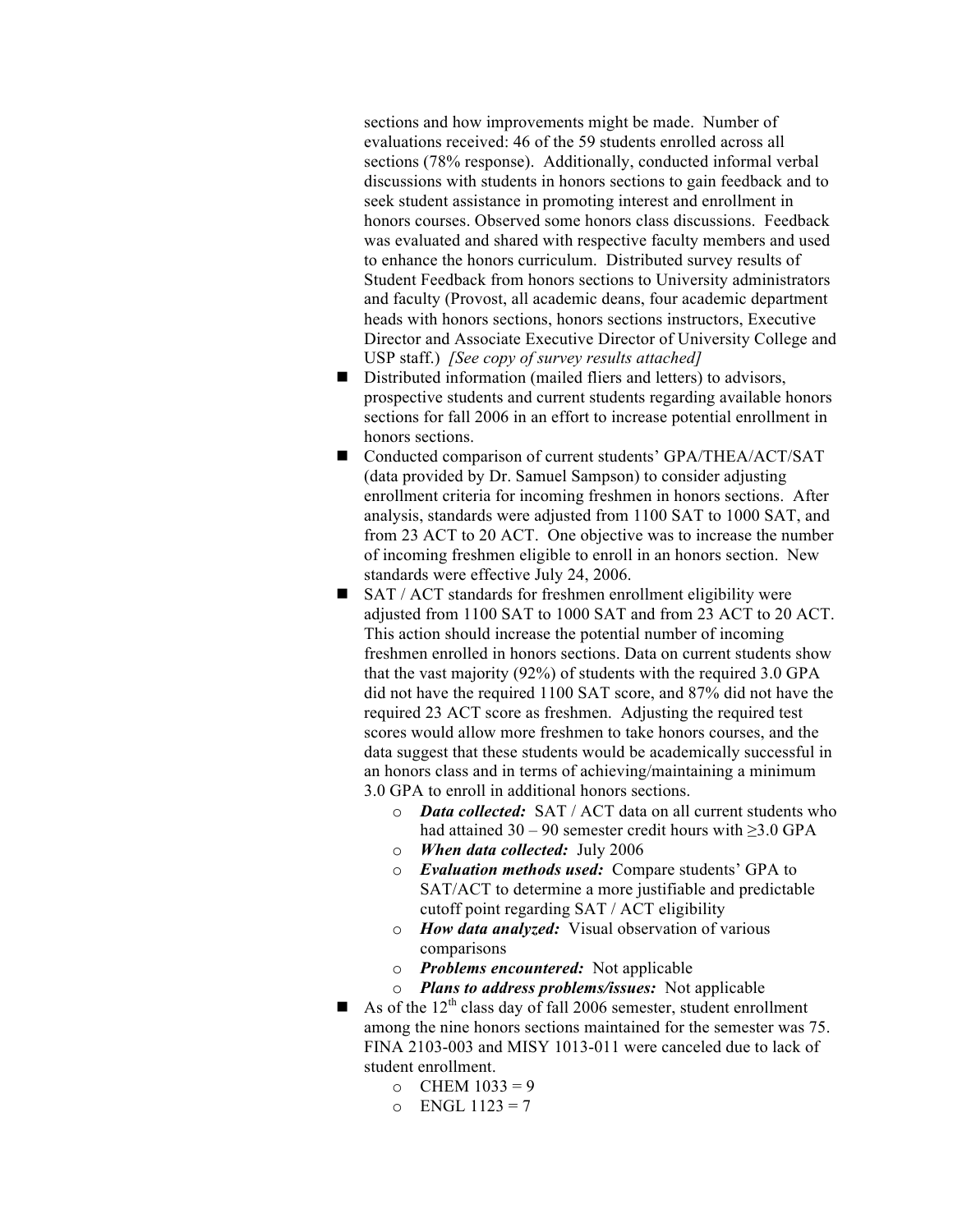- $O$  ENGL 1133 = 8 o HIST  $1313 = 6$
- $\circ$  HIST 1323 = 12
- $O$  MATH  $1124 = 9$
- $\circ$  POSC 1113 = 6
- $\circ$  POSC 1123 = 6
- $O$  PSYC 1113 = 11
- Reviewed honors section offerings and coordinated with departments to determine specific sections to be offered in spring 2007 and to monitor/ensure that course sections are set up appropriately in SIS.

# **Comparison of 2005 Outcomes with 2006 Incomes**

The following questions were selected previously to compare program outcomes for 2005 to outcomes for 2006:

- *Did the number of students attending programs designed to enhance their readiness for graduate/professional school increase? Yes*; 227 in 2005; 282 in 2006
- *Did the number of students using graduate/professional school test preparation materials increase?* No; 100 in 2005; 60 in 2006

Comments regarding outcome comparisons:

- The formal GRE Preparation Seminars are the activities which lead to the most students taking advantage of test preparation materials. However, no formal GRE Preparation Seminar was conducted in the 2006 fiscal year due to scheduling conflicts with Princeton Review and USP and due to an increased focus on promoting interest, support and participation in honors classes across campus; Sixty is the estimated number of students who utilized Princeton Review's printed material, accessed on-line test preparation material and/or who utilized the University Scholars Program's available test preparation materials.
- As the concept of honors course work continues to become more publicized and incorporated into the campus academic culture, and as departments become more supportive of and participatory in the honors course work process, the number of students affected positively by honors endeavors continues to increase as evident by the increased number of students enrolling in honors sections and the increased number of honors sections offered/maintained.
- The adjustment of the SAT/ACT scores required for enrollment of incoming freshmen in honors sections had an advantageous effect on increasing potential enrollment in honors sections for fall 2006. We hope this change will continue to promote an increased number of students enrolled in honors sections such that fewer scheduled sections will have to be canceled due to lack of student enrollment.
- Now that PVAMU has begun once again to offer honors sections, the honors curriculum should expand in terms of its comprehensiveness to include a diversity of departments, disciplines and level of coursework (freshman versus upper division levels).
- More students are gaining interest in joining and benefiting from the University Scholars Program. One on-going challenge is to find and sustain feasible incentives for students to join and participate in the program. The availability of the Student Fee Allocation funds for programming in 2004-2005 was instrumental in increasing the number of activities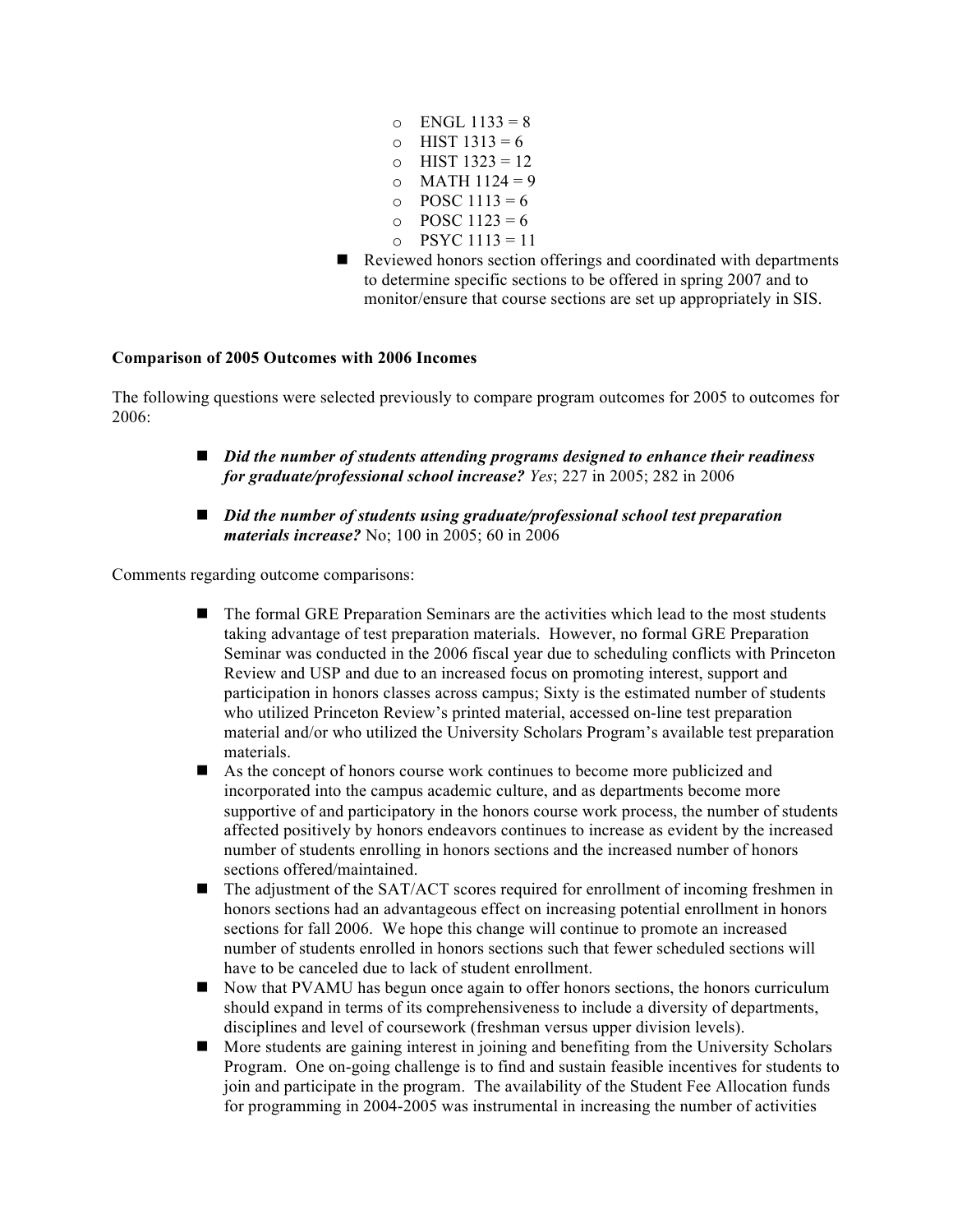that USP could sponsor as incentives for students. These particular funds were not available to USP in 2005-2006. The USP needs sustained funding for student programming to continue to offer exciting incentives and opportunities to students.

- The University Scholars Program has been a leading co-sponsor of "An Evening with...." lectures for the past three years. Based on informal feedback received, the campus community has begun to look forward to at least one lecture in the spring semester featuring a highly renowned speaker/lecturer with whom members of the campus community might not otherwise interact. The featured speakers were Ms. Nikki Giovanni (2004), Dr. Cornel West (2005), and Mr. Julian Bond (2006). Co-sponsors are seeking to contract with a speaker for spring 2007; a preliminary list of potential speakers is being developed.
- The availability of foreign exchange and study abroad programs is an incentive for many students. A goal is to increase the number of program opportunities offered and the number of students participating in such programs. This was the second year that PVAMU participated in the U.S. Student Fulbright Program, and the first year that the University participated in the Gilman International Scholarship Program. Only one student submitted an application for each of the programs. An objective is to increase the number of applicants and selected participants in subsequent years. One proposal is to implement a centralized study abroad program at the University wherein one office coordinates all study abroad activities for students. Currently, study abroad opportunities are not centralized in one office at PVAMU.

#### **Impact of Activity 14 on the University**

Through its multitude of academic programs and initiatives, Activity 14 is producing the following impact on the PVAMU campus:

- Broadening exposure of campus and community individuals to intellectually enhancing activities such as lecturers, academic seminars, and academic researchers; USP exposes students to individuals who serve as positive role models in their quest for educational and career excellence.
- **Providing an avenue for students to be involved in scholarly discussions about diverse topics.**
- **Providing students opportunities to gain training and experience in conducting research and** presenting research findings that prepare them to be more competitive and successful in graduate and professional schools. The University's participation in the Leadership Alliance and Faculty Resource Network activities (coordinated through the University Scholars Program) is advantageous to students and faculty in terms of expanding academic and professional development opportunities.
- The Program is seeking to provide an avenue for enhanced student involvement in service learning activities that are a vital part of a well-rounded and educated individual and American citizen. Incorporating service learning into honors courses is a campus goal. One honors section instructor is preparing to incorporate a service learning component into the course curriculum in spring 2007. The USP Director serves on the University's Service Learning Committee.
- **Providing students assistance in preparing for graduate entrance exams to enhance their** competitiveness for entry into graduate education. Students indicate that the GRE Preparation sessions are highly useful and beneficial.
- Facilitating the offering of honors sections as part of an honors curriculum that would benefit students by providing more in-depth study of subject matter and enhancing their critical thinking skills to prepare students better for the type of educational experiences they may have in graduate and professional schools and in their careers.